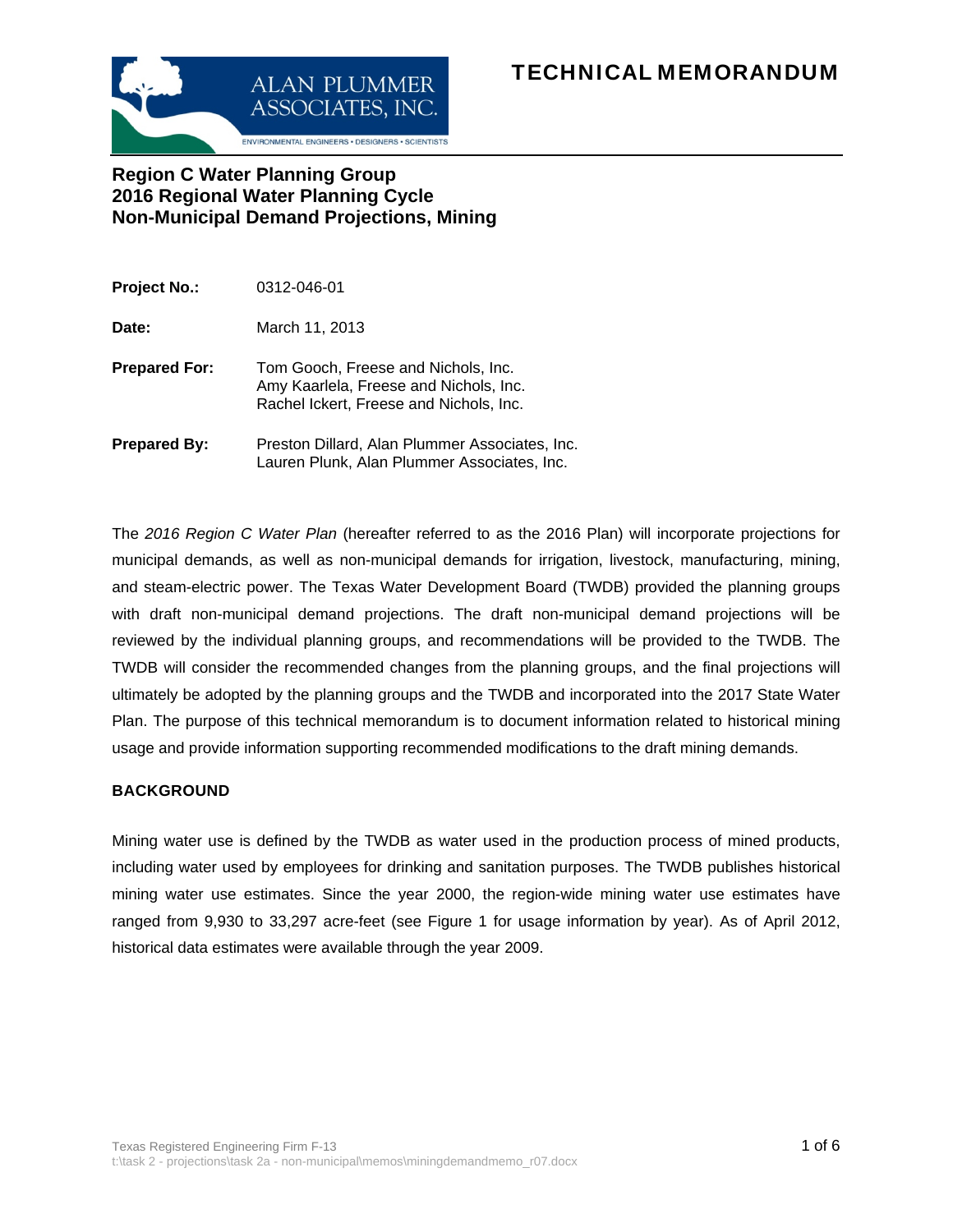#### **Draft State Water Plan Projections**

TWDB's draft non-municipal mining demand projections for the 2017 State Water Plan were originally developed through a TWDB-contracted study with the Bureau of Economic Geology (BEG).<sup>1</sup> The study was updated in September 2012 following (1) a major shift of the oil and gas industry from gas to oil production, displacing production centers across the state and impacting county-level projections and (2) rapid development of technology advances, resulting in more common reuse and in the ability to use more brackish water.<sup>2</sup> This memorandum, originally published in Spring 2012, was updated in March 2013 to incorporate changes in Freestone and Tarrant counties using information from the updated BEG Study.

The BEG study estimates current mining water use and projects use across the planning horizon using data collected from trade organizations, government agencies, and other industry representatives. The projections include information from four mining categories: oil and gas, aggregates, coal and lignite, and other. The BEG study projects the overall state-wide mining use to peak between 2020-2030 (primarily influenced by oil and gas production). The coal and aggregate mining industry will continue to increase throughout the planning period. The pattern in Figure 1 indicates that the primary driver for mining water use in Region C is the oil and gas categories. However, mining water use in several Region C counties appears to be driven by the coal/aggregate mining industries.

One or more of the following criteria must be verified by the Planning Group and the Executive Administrator for consideration of revising the mining water use projections:

- A mining facility which has recently located in a county and may not have been included in the Board's database. Documentation and analysis must be provided that justify that the new mining facility will increase the future mining water use for the county above the mining water use projections.
- A mining facility has recently closed its operation in a county.

l

Plans for the construction of a mining facility in a county at some future date.

<sup>&</sup>lt;sup>1</sup> Bureau of Economic Geology, *Current and Projected Water Use in the Texas Mining and Oil and Gas Industry*, prepared for Texas Water Development Board, June 2011.

<sup>2</sup> Bureau of Economic Geology, *Oil and Gas Water Use in Texas: Update to the 2011 Mining Water Use Report*, prepared for Texas Water Development Board, September 2012.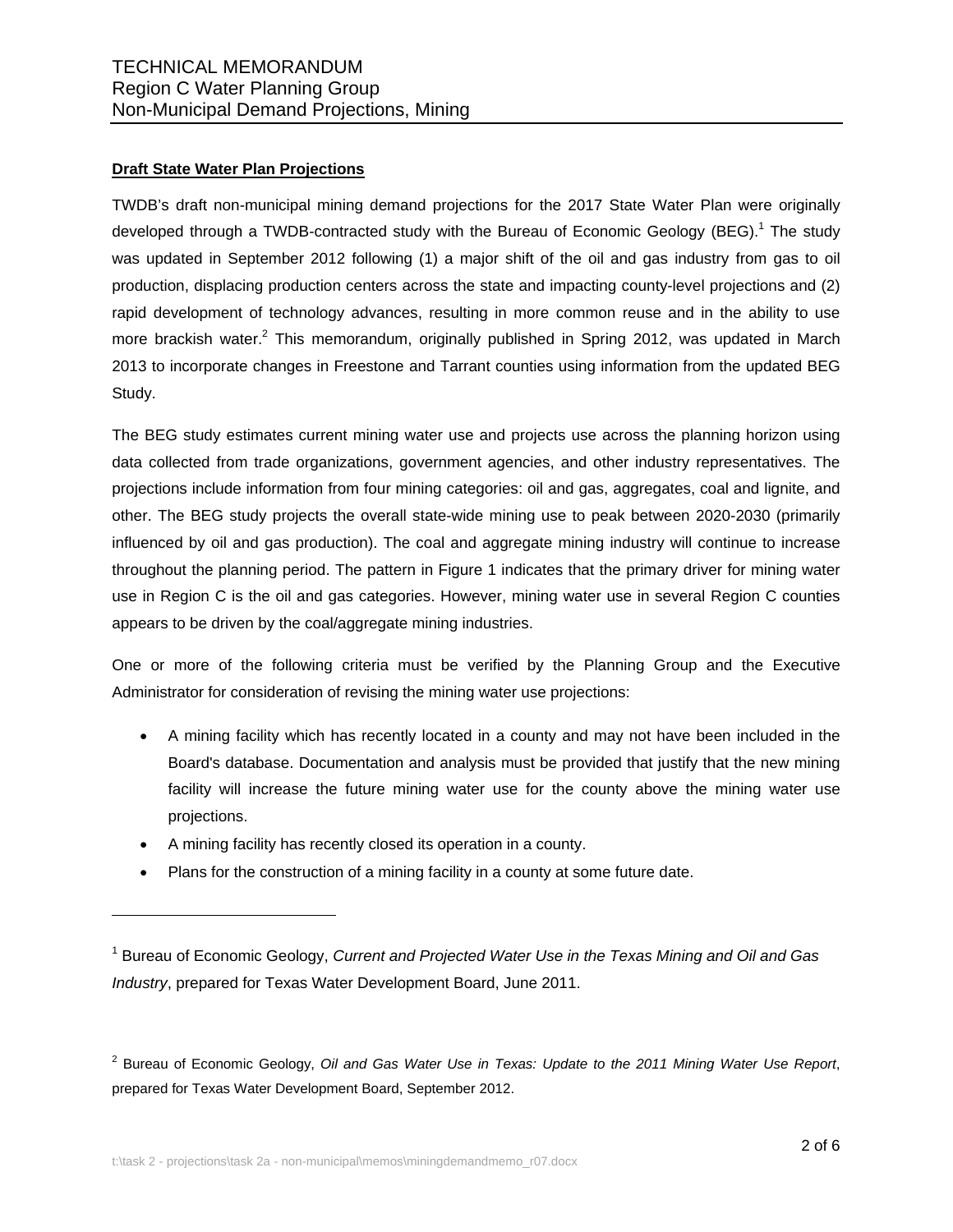The Planning Group must provide the Executive Administrator the following data associated with the identified criteria for justifying any adjustments to the mining water demand projections:

- The quantity of water used on an annual basis by a mining facility that has recently located in a county and was not included in the Board's database.
- The North American Industrial Classification (NAIC) of the mining facility that has recently located in a county. The NAIC is the numerical code for identifying the classification of establishments by type of activity in which they are engaged as defined by the U.S. Office of Management and Budget and is a successor of the Standard Industrial Classification (SIC).
- Documentation of plans for a mining facility to locate in a county at some future date will include the following data:
	- o Confirmation of land purchased for the facility or lease arrangements for the facility.
	- $\circ$  The quantity of water required by the planned facility on an annual basis.
	- o The proposed construction schedule for the facility including the date the facility will become operational.
	- o The NAIC for the planned facility.



#### **Figure 1. Region C Mining – Comparison of Water Use Estimates and Projections**

Source: Texas Water Development Board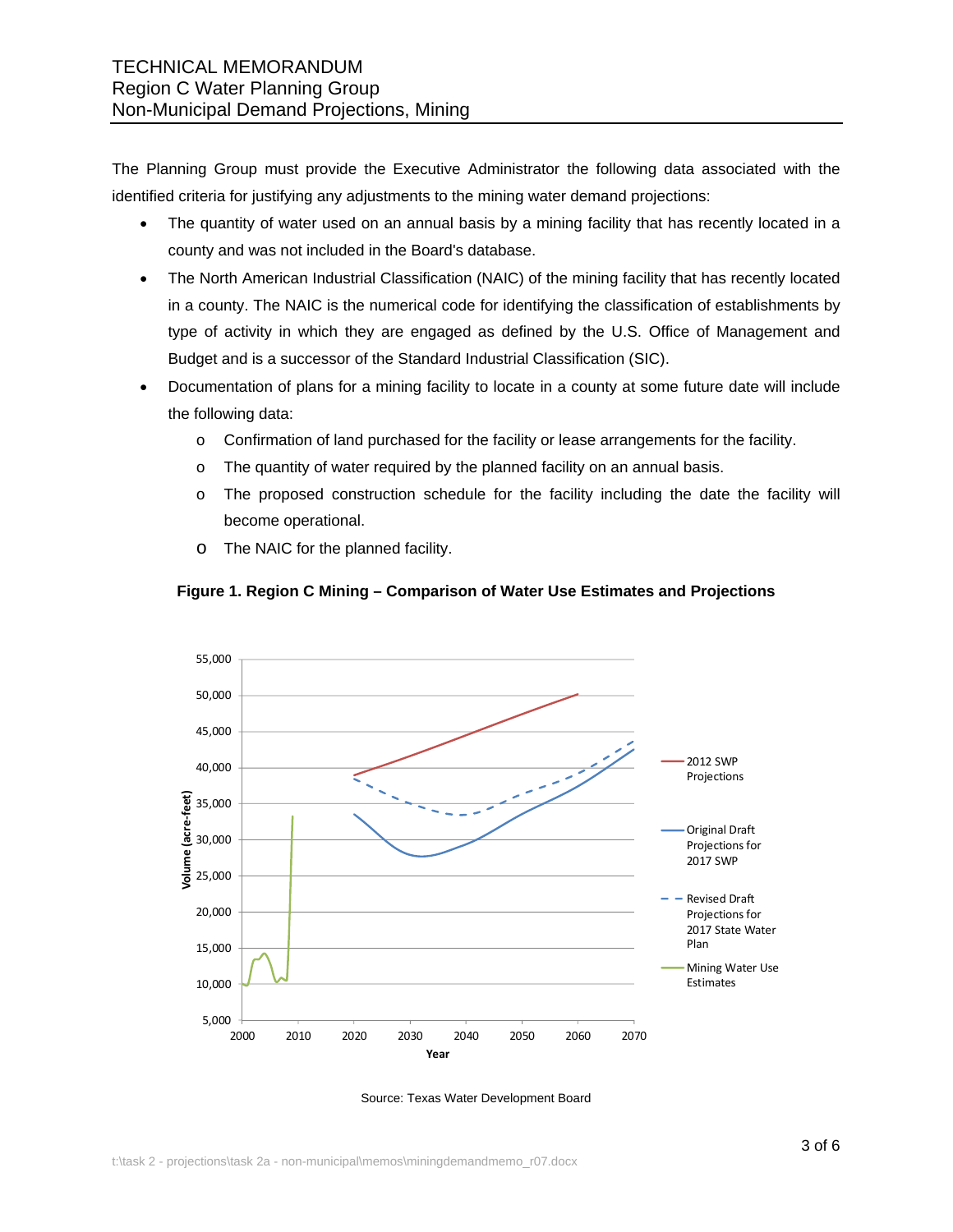#### **PROPOSED MINING WATER USE**

A comparison of the draft projections for the 2017 SWP (provided by TWDB), the final 2012 SWP projections, and the proposed RCWPG revisions to the 2017 SWP projections is presented in Table 1 and Figure 2. The majority of the proposed RCWPG county-level projections are identical to the draft projections for the 2017 SWP. Deviations from the draft projections are explained below:

- Collin County The BEG Study projects 0 acre-feet/year of use over the course of the planning period for Collin County. However, there has been historical mining water use in this county, as recently as 2005. In order to incorporate this demand, it is recommended that the projections include an average of the historical usage from 2005-2009 (39 acre-feet/year). The average value is recommended rather than the peak value since usage in this county is declining.
- Fannin County The BEG Study projects that the mining water use in Fannin County will increase from 11 to 40 acre-feet/year over the course of the planning period. However, from 2005-2009, the historical water use has been estimated between 1 and 128 acre-feet/year (no discernable trend). Therefore, in order to provide for a more conservative projection, it is recommended that the peak usage value be utilized as the projection throughout the planning period.
- Grayson County The BEG Study projects that the mining water use in Grayson County will increase from 79 to 163 acre-feet/year over the course of the planning period. However, from 2005-2009, the historical water use has been estimated between 19 and 1,058 acre-feet/year (decreasing trend). It is recommended that the projections be adjusted to the average of the historical usage from 2005-2009 (234 acre-feet/year) to provide for a more conservative estimate. The average value is recommended rather than the peak value since usage in this county is declining.
- Henderson County The BEG Study projects that the mining water use in Henderson County will increase from 313 to 658 acre-feet/year over the course of the planning period. However, from 2005-2009, the historical water use has been estimated between 163 and 607 acre-feet/year (no discernable trend). Therefore, in order to provide for a more conservative projection, it is recommended that the peak usage value be utilized as the projection throughout the planning period.
- Rockwall County The BEG Study projects 0 acre-feet/year of use over the course of the planning period for Rockwall County. However, there has been historical mining water use in this county, as recently as 2005. In order to incorporate this demand, it is recommended that the projections include an average of the historical usage from 2005-2009 (7 acre-feet/year). The average value is recommended rather than the peak value since usage in this county is declining.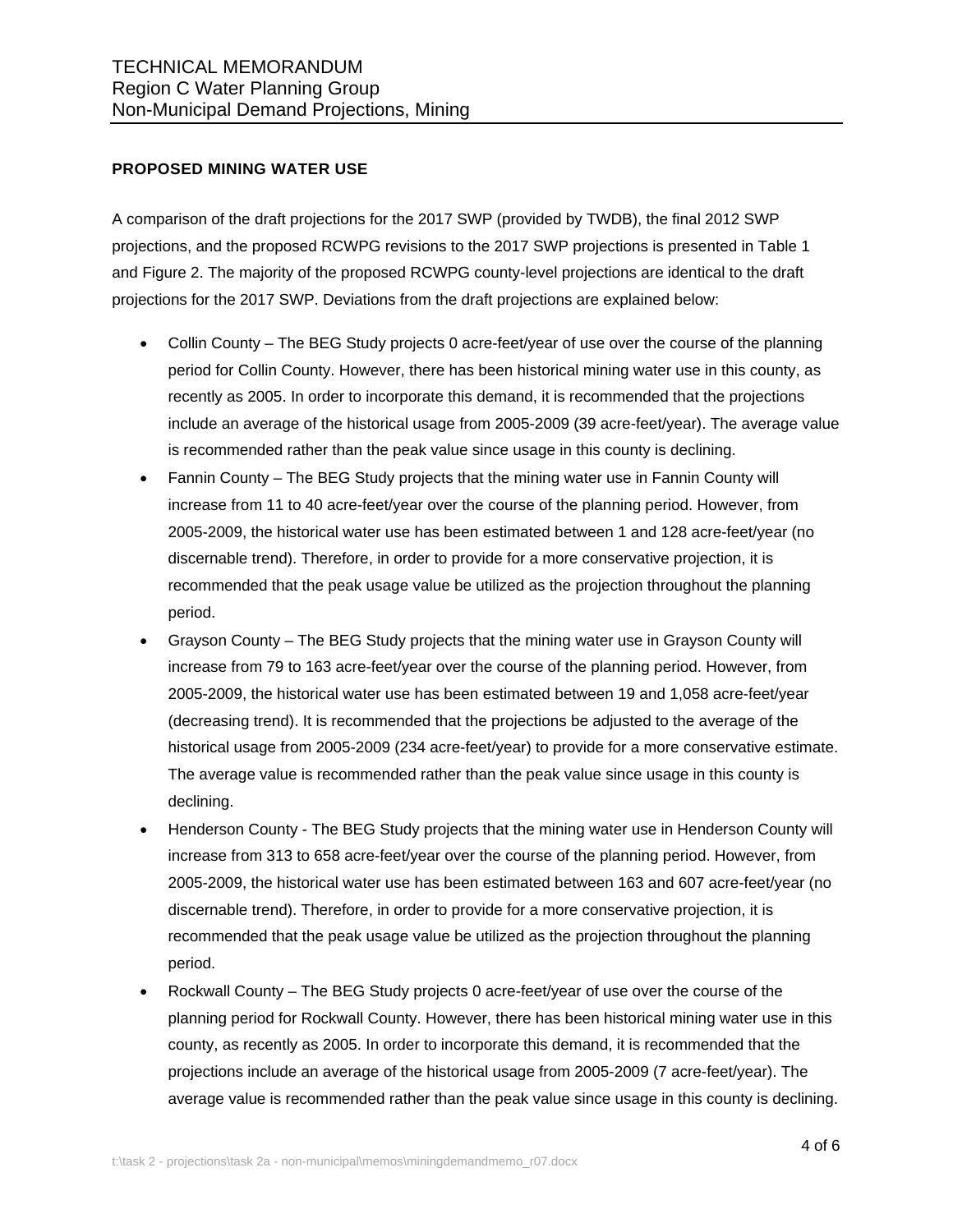## **Table 1. Comparison of Mining Demand Projections**

| <b>County Name</b>                                                                                | <b>Original TWDB Draft Projections for 2017 SWP</b> |          |             |          |              |              |          | Revised TWDB Draft Projections for 2017 SWP |          |          |        |        |        |        | 2012 SWP Projections |        |        | <b>RWPG Revisions</b> |        |        |                |        |        |
|---------------------------------------------------------------------------------------------------|-----------------------------------------------------|----------|-------------|----------|--------------|--------------|----------|---------------------------------------------|----------|----------|--------|--------|--------|--------|----------------------|--------|--------|-----------------------|--------|--------|----------------|--------|--------|
|                                                                                                   | 2020                                                | 2030     | 2040        | 2050     | 2060         | 2070         | 2020     | 2030                                        | 2040     | 2050     | 2060   | 2070   | 2020   | 2030   | 2040                 | 2050   | 2060   | 2020                  | 2030   | 2040   | 2050           | 2060   | 2070   |
| Collin                                                                                            | $\Omega$                                            | $\Omega$ | $\Omega$    | $\Omega$ | $\mathbf{0}$ | <sup>n</sup> | $\Omega$ | $\Omega$                                    | $\Omega$ | $\Omega$ |        | - 0    | 341    | 341    | 341                  | 341    | 341    | 39                    | 39     | 39     | 39             | 39     | 39     |
| Cooke                                                                                             | 553                                                 | 424      | 363         | 433      | 500          | 577          | 1,583    | 900                                         | 378      | 446      | 511    | 586    | 484    | 421    | 428                  | 435    | 441    | 1,583                 | 900    | 378    | 446            | 511    | 586    |
| <b>Dallas</b>                                                                                     | 2,786                                               | 2,245    | 1,940       | 1,930    | 1,922        | 1,916        | 3,038    | 2,656                                       | 2,279    | 1,930    | 1,922  | 1,916  | 3,040  | 3,030  | 3,030                | 3,030  | 3,030  | 3,038                 | 2,656  | 2,279  | 1,930          | 1,922  | 1,916  |
| Denton                                                                                            | 2,802                                               | 2,722    | 3,345       | 4,306    | 5,204        | 6,291        | 4,326    | 2,729                                       | 3,345    | 4,306    | 5,204  | 6,291  | 751    | 751    | 751                  | 751    | 751    | 4,326                 | 2,729  | 3,345  | 4,306          | 5,204  | 6,291  |
| Ellis                                                                                             | 254                                                 | 69       | $\mathbf 0$ | $\Omega$ | $\mathbf{0}$ |              | 147      | 213                                         | 164      | 123      | 82     | 55     | 140    | 140    | 140                  | 140    | 140    | 147                   | 213    | 164    | 123            | 82     | 55     |
| Fannin                                                                                            | 11                                                  | 16       | 23          | 27       | 33           | 40           |          | 16                                          | 23       | 27       | 33     | 40     | 12     | 12     | 12                   | 12     | 12     | 128                   | 128    | 128    | 128            | 128    | 128    |
| Freestone                                                                                         | 5,388                                               | 4,947    | 4,989       | 4,862    | 4,794        | 5,209        | 5,347    | 5,115                                       | 5,251    | 5,286    | 5,356  | 5,582  | 126    | 132    | 138                  | 144    | 149    | 5,347                 | 5,115  | 5,251  | 5,286          | 5,356  | 5,582  |
| Grayson                                                                                           | 75                                                  | 87       | 102         | 120      | 138          | 160          | 79       | 91                                          | 107      | 123      | 142    | 163    | 1,050  | 1,049  | 1,048                | 1,047  | 1,046  | 234                   | 234    | 234    | 234            | 234    | 234    |
| Henderson                                                                                         | 412                                                 | 492      | 483         | 497      | 503          | 589          | 313      | 457                                         | 535      | 571      | 598    | 658    | 302    | 327    | 352                  | 378    | 399    | 607                   | 607    | 607    | 607            | 607    | 607    |
| Jack                                                                                              | 3,396                                               | 1,821    | 1,212       | 1,366    | 1,524        | 1,702        | 1,555    | 1,745                                       | 1,698    | 1,731    | 1.768  | 1,862  | 983    | 973    | 973                  | 973    | 973    | 1,555                 | 1,745  | 1,698  | 1,731          | 1,768  | 1,862  |
| Kaufman                                                                                           | 296                                                 | 386      | 491         | 646      | 783          | 951          | 296      | 386                                         | 491      | 646      | 783    | 951    | 80     | 81     | 82                   | 83     | 84     | 296                   | 386    | 491    | 646            | 783    | 951    |
| Navarro                                                                                           | 874                                                 | 1,062    | 1,274       | 1,565    | 1,800        | 2,071        | 883      | 1,071                                       | 1,282    | 1,572    | 1.806  | 2,076  | 89     | 89     | 89                   | 89     | 89     | 883                   | 1,071  | 1,282  | 1,572          | 1,806  | 2,076  |
| Parker                                                                                            | 3,702                                               | 2,254    | 2,474       | 2,924    | 3,357        | 3,855        | 3,182    | 4,029                                       | 4,006    | 4,073    | 4,124  | 4,364  | 1,702  | 1,692  | 1,702                | 1,712  | 1.720  | 3,182                 | 4,029  | 4.006  | 4,073          | 4,124  | 4,364  |
| Rockwal                                                                                           | $\Omega$                                            | $\Omega$ | $\Omega$    | $\Omega$ | $\Omega$     |              |          | $\Omega$                                    | $\Omega$ | $\Omega$ |        |        | 33     | 33     | 33                   | 33     | 33     | $\overline{ }$        |        | ⇁      | $\overline{7}$ |        |        |
| Tarrant                                                                                           | 2,991                                               | 1,736    | 1,589       | 1,537    | 1,497        | 1,464        | 7,367    | 4,482                                       | 1,589    | 1,537    | 1.497  | 1,464  | 904    | 939    | 974                  | 1,009  | 1,036  | 7,367                 | 4,482  | 1,589  | 1,537          | 1,497  | 1,464  |
| Wise                                                                                              | 10,014                                              | 9,646    | 11,113      | 13,363   | 15,377       | 17,707       | 10,320   | 11,159                                      | 12,337   | 13,975   | 15,378 | 17,694 | 28,924 | 31,620 | 34,393               | 37,258 | 39,956 | 10,320                | 11,159 | 12,337 | 13,975         | 15,378 | 17,694 |
| Total                                                                                             | 33,554                                              | 27,907   | 29,398      | 33,576   | 37,432       | 42,532       | 38,447   | 35,049                                      | 33,485   | 36,346   | 39.204 | 43,702 | 38,961 | 41,630 | 44,486               | 47,435 | 50,200 | 39,059                | 35,500 | 33,835 | 36,640         | 39,446 | 43,856 |
| Shading indicates no changes are proposed from TWDB's revised draft projections for the 2017 SWP. |                                                     |          |             |          |              |              |          |                                             |          |          |        |        |        |        |                      |        |        |                       |        |        |                |        |        |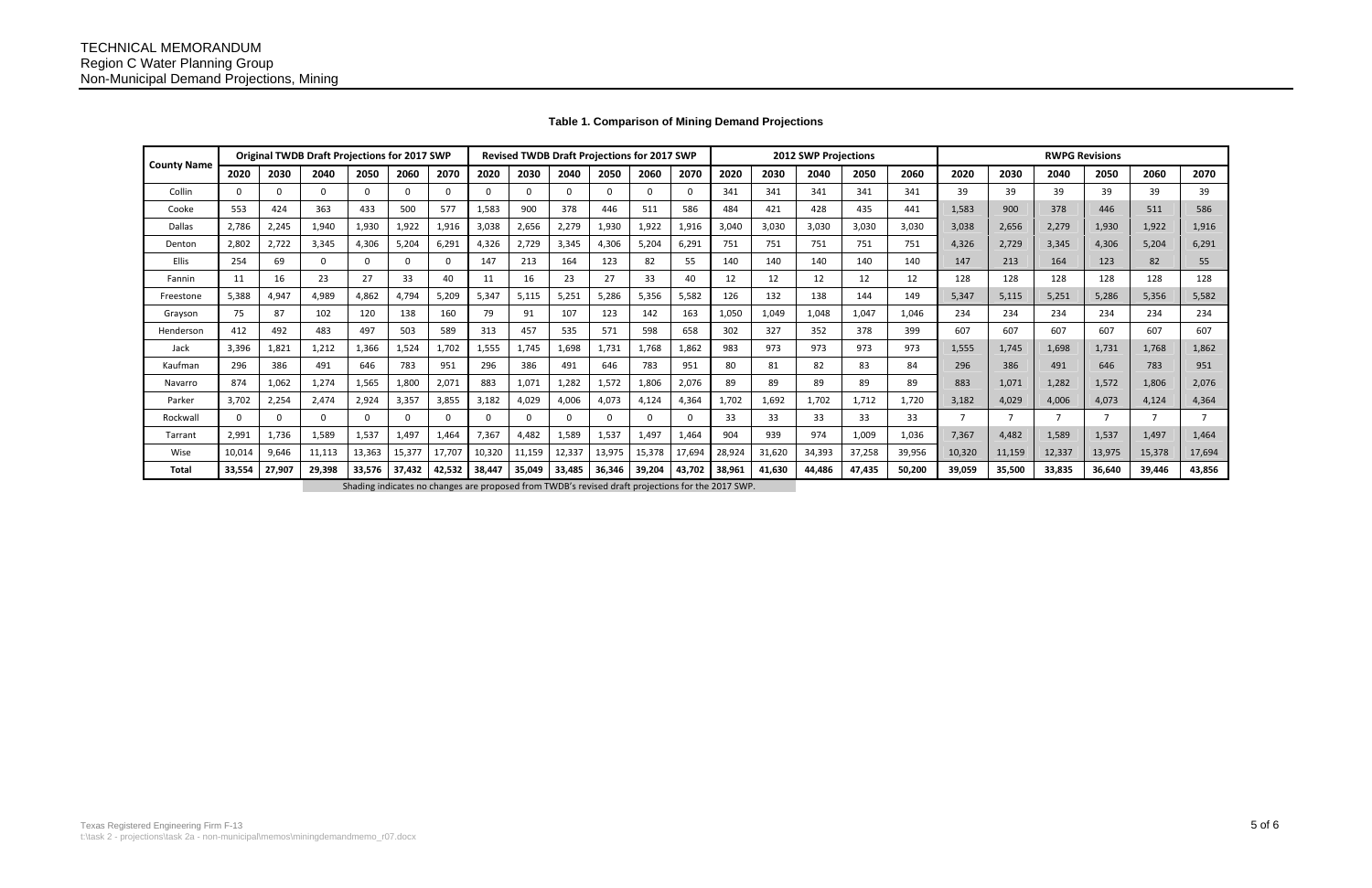**Figure 2. Region C Mining – Comparison of Water Use Estimates, 2012 State Water Plan Projection, Proposed Projections, and Revised Projections** 

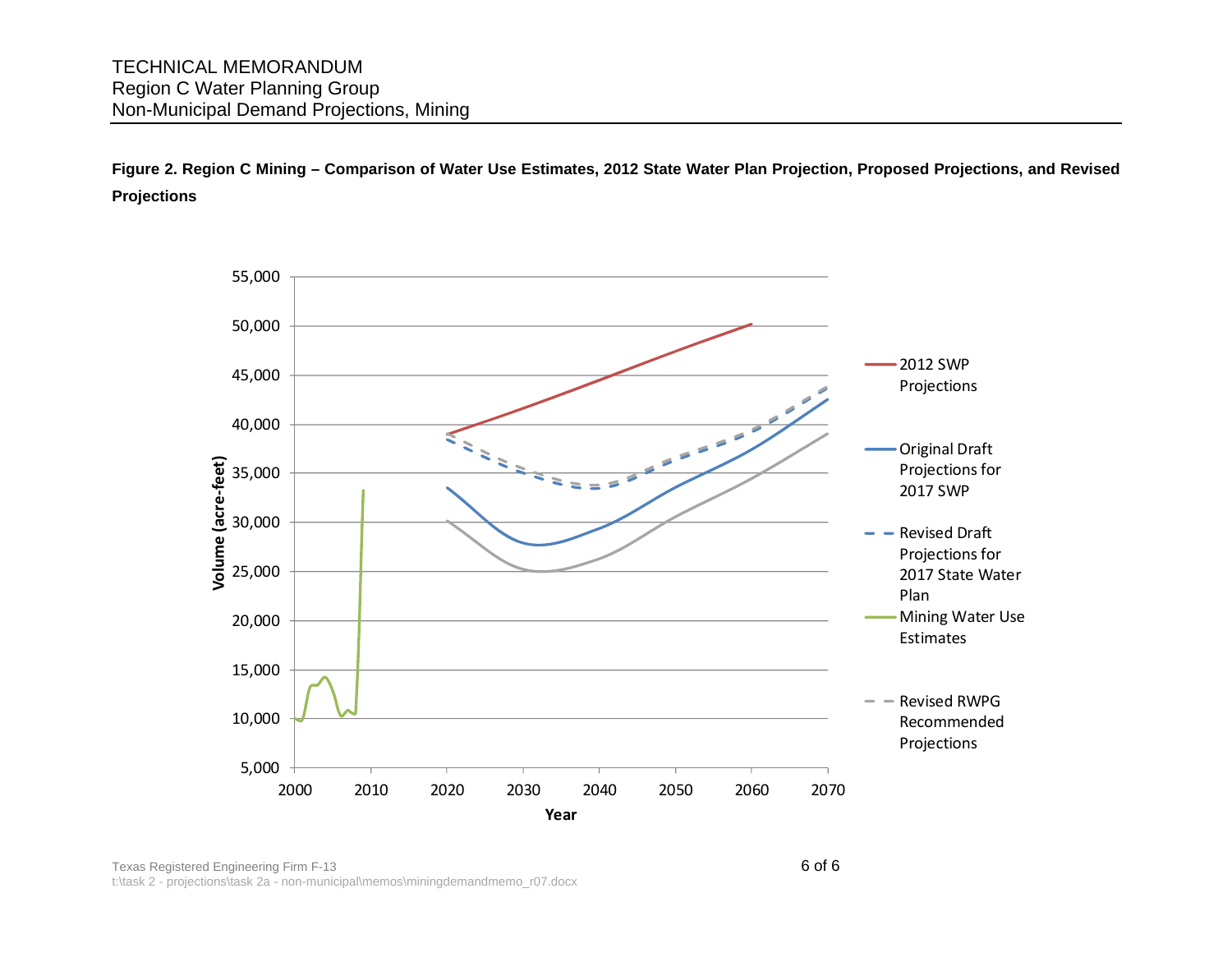**Attachment A Mining Demand by County Historical Usage and Projections Comparison**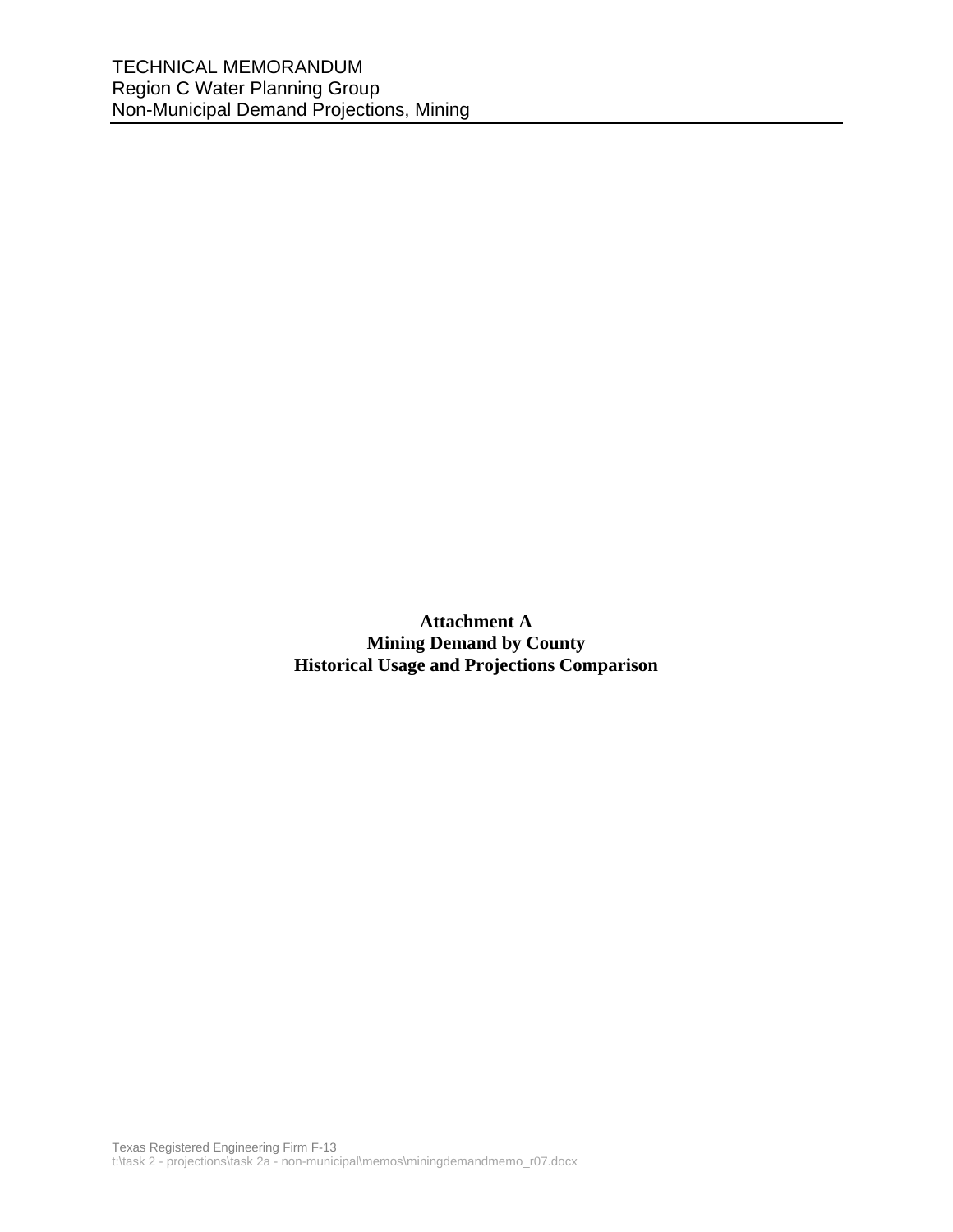



**Figure 2. Cooke County Mining Comparison** 



**Figure 3. Dallas County Mining Comparison** 

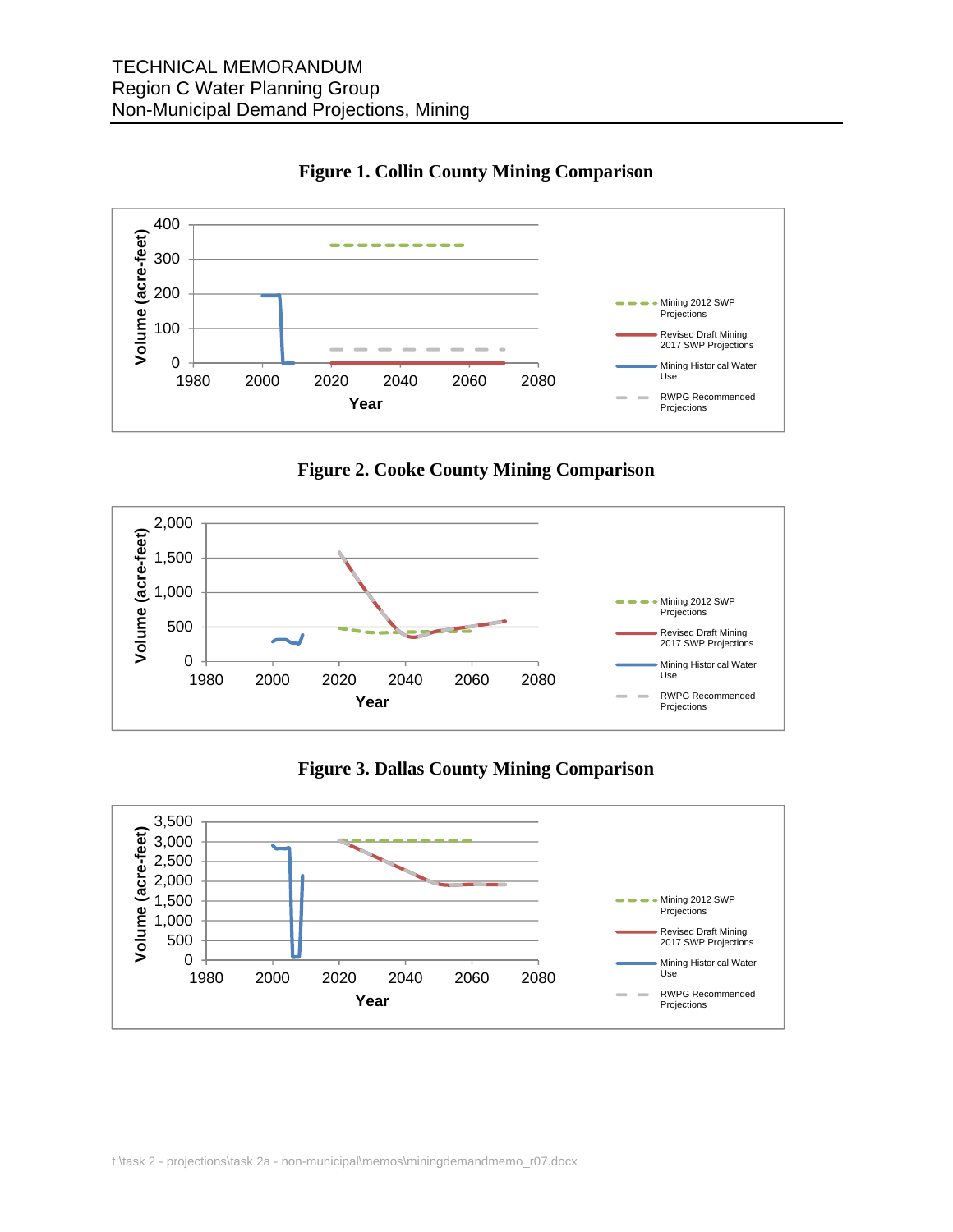

### **Figure 4. Denton County Mining Comparison**

**Figure 5. Ellis County Mining Comparison** 



## **Figure 6. Fannin County Mining Comparison**

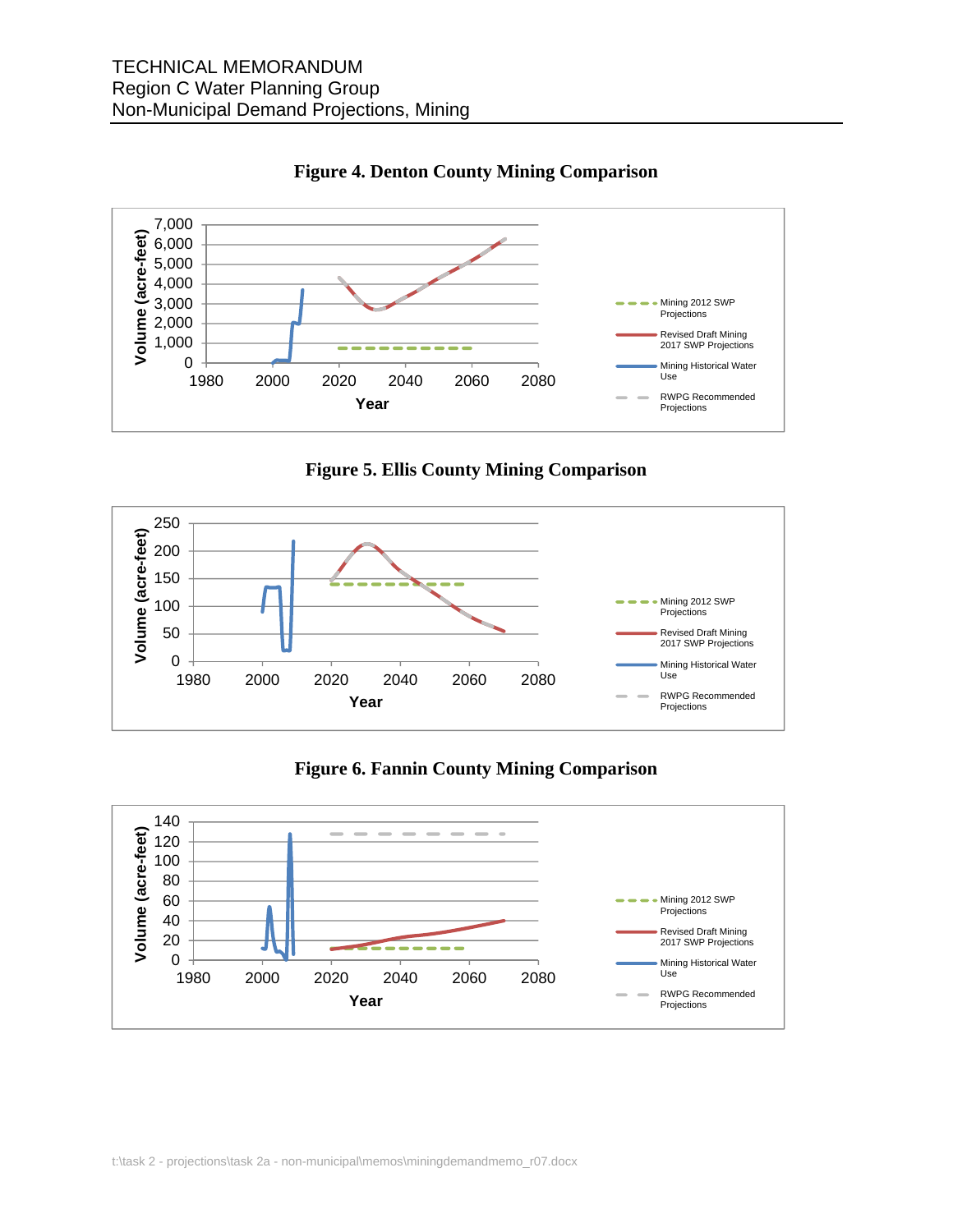

**Figure 7. Freestone County Mining Comparison** 





**Figure 9. Henderson County Mining Comparison** 

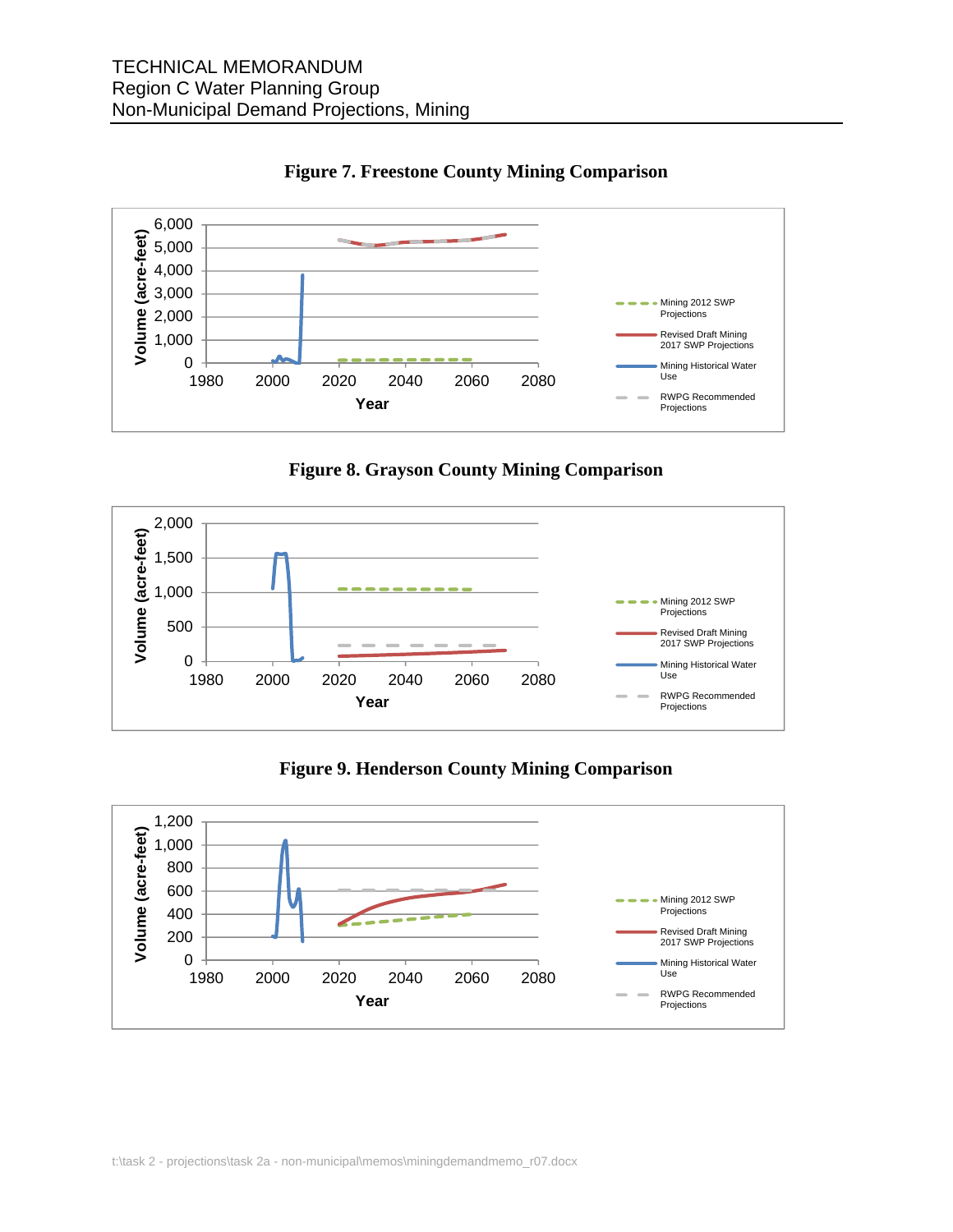



**Figure 11. Kaufman County Mining Comparison** 



**Figure 12. Navarro County Mining Comparison** 

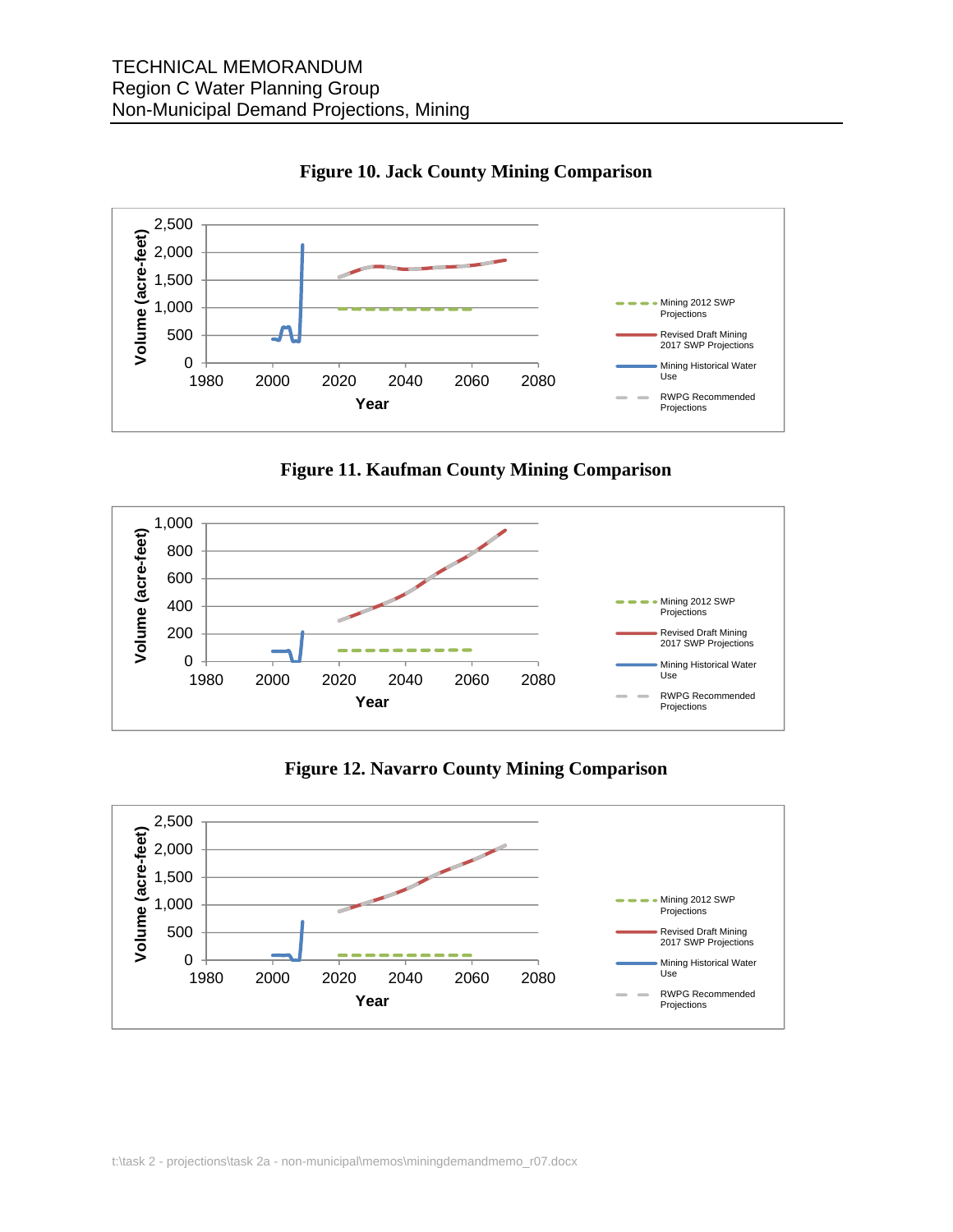

**Figure 13. Parker County Mining Comparison** 





**Figure 15. Tarrant County Mining Comparison**